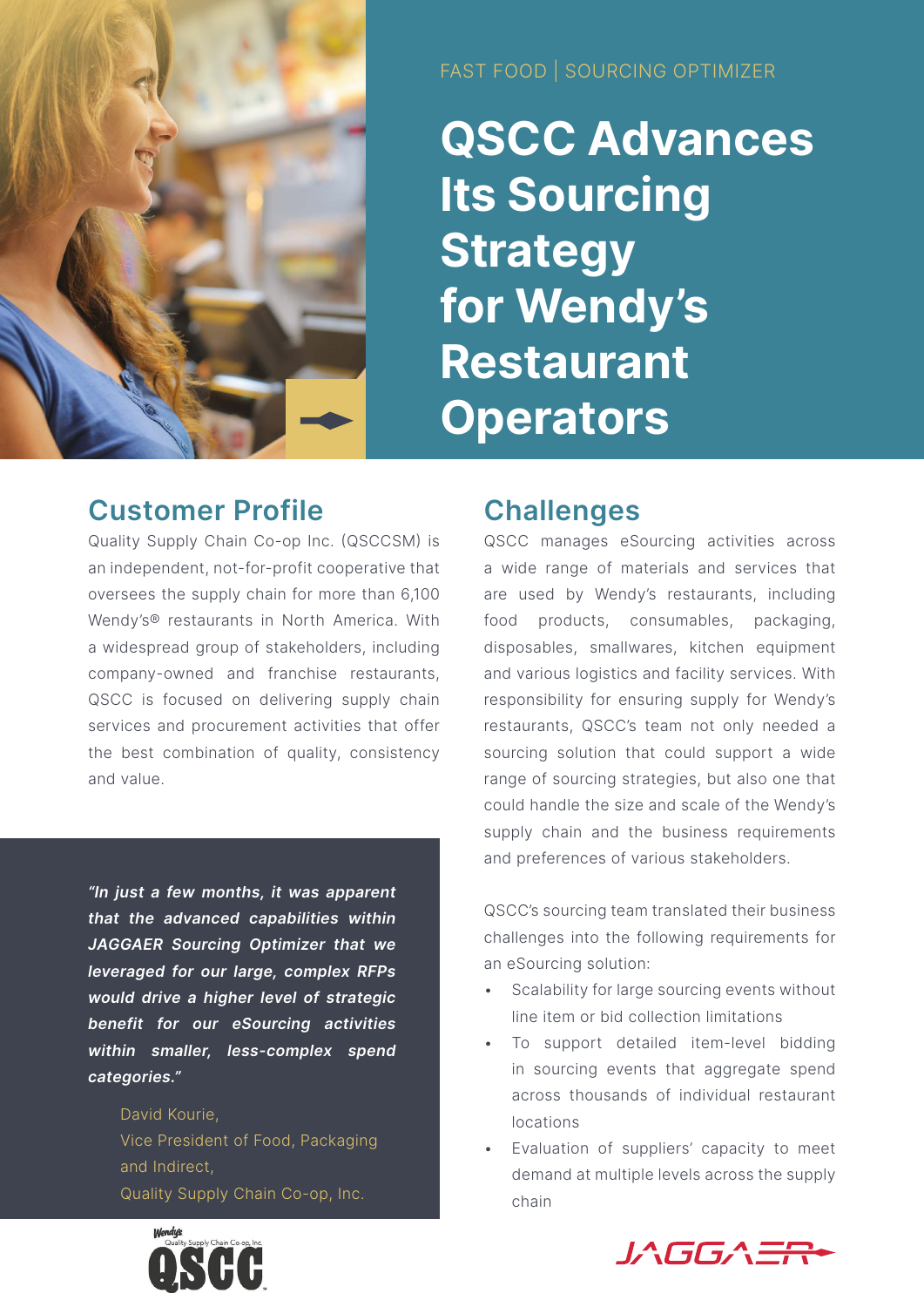

- To ensure uninterrupted supply across restaurant locations (this was a necessity to provide quality service to Wendy's operations)
- Incorporation of stakeholder preferences and requirements in sourcing strategy and bid analysis, including the preferences and requirements of The Wendy's Company, individual franchisees, and their suppliers
- Fast, iterative analysis of bids and supply options for rapid decision making
- To quickly evaluate supplier proposals alongside stakeholder preferences and business requirements

## **Solution**

QSCC selected and adopted JAGGAER's Sourcing Optimizer as part of a broad eSourcing technology landscape strategy. Initially, JAGGAER's Sourcing Optimizer was used to address the complex RFPs for commonly used food products, complementing one of the eSourcing industry's most popular eProcurement platforms, which was to be used for less-complex sourcing activities.

The more-advanced capabilities of JAGGAER's Sourcing Optimizer help QSCC manage sourcing events that aggregate demand across thousands of Wendy's restaurants in North America, yet still provide the agile analytical capabilities to ensure that broad sourcing events meet the needs of individual franchisees and other stakeholders across the organization.

Some of the capabilities of JAGGAER's Sourcing Optimizer that have proven most valuable in supporting QSCCs are:

#### **Unlimited Scale**

The ability to conduct sourcing events with unlimited numbers of items and bid elements enables QSCC to aggregate spends across thousands of individual Wendy's restaurants for more comprehensive and competitive bidding.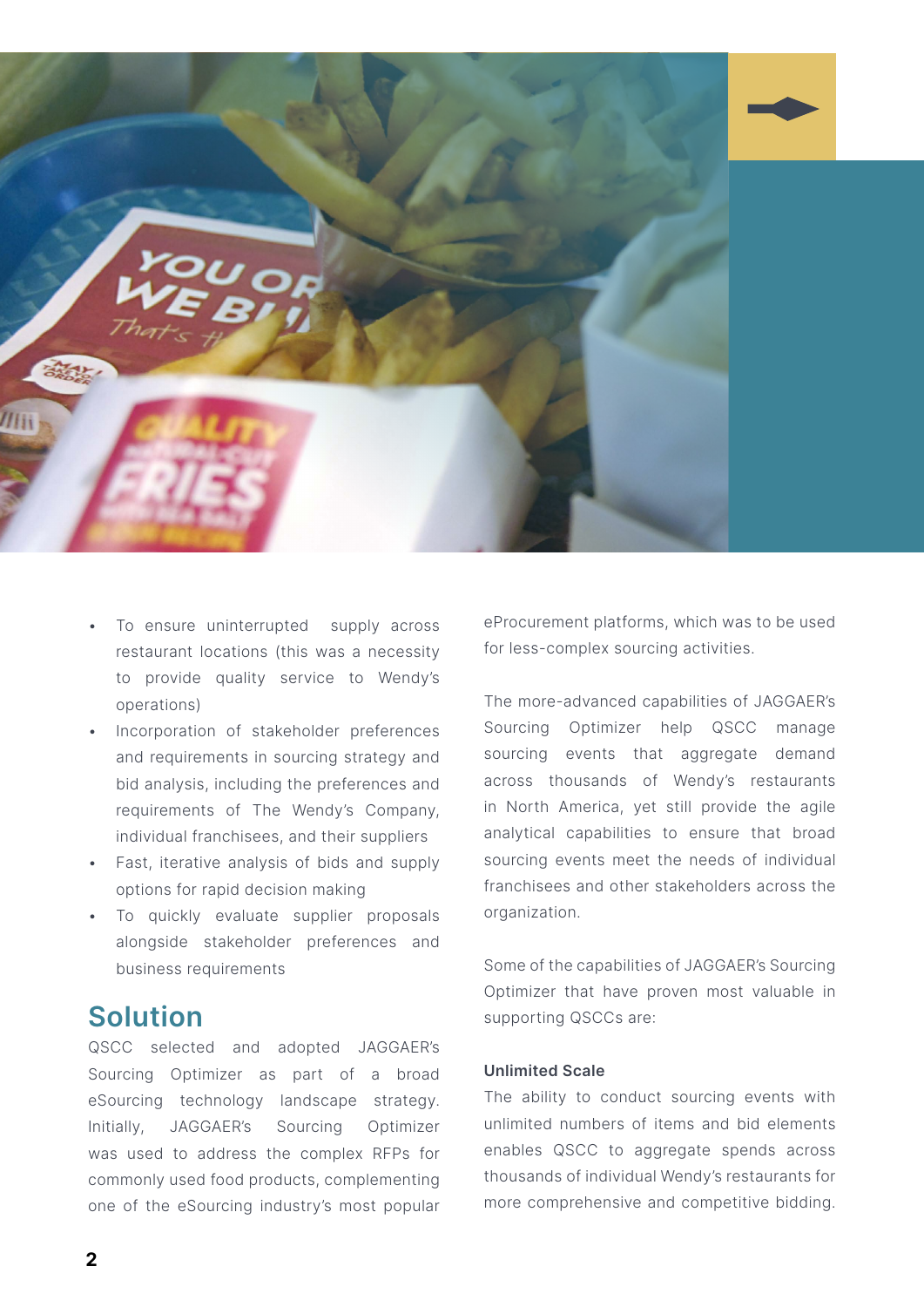

(This differed from the line item limitations of other eProcurement suites, which required QSCC to reduce the size of their eSourcing events, and restrict the price and non-price information they could collect from suppliers, therefore diminishing the effectiveness of their sourcing strategies.)

### **Expressive Bidding®, Including Multi-Level Capacity**

Engaging suppliers in a more creative and collaborative bidding process, JAGGAER's Expressive Bidding approach enables QSCC's suppliers to provide more strategic and competitive bid responses, including proposals such as Conditional Offers that offer discounts based on volume commitments. Additionally, the ability to collect and evaluate each supplier's capacity to meet demand at multiple levels across the supply chain helps QSCC ensure uninterrupted supply of food products and other materials.

#### **"What If?" Sourcing Scenarios**

By making it easy to create multiple "What If?" scenarios that incorporate the preferences of restaurant franchisees and other stakeholders in decision making, QSCC is able to build confidence in their sourcing process and drive long-term support for sourcing contracts. JAGGAER's flexible rule building enables QSCC to include unlimited preferences and business constraints into scenarios that model realworld execution in the evaluation of supplier proposals.

#### **Sourcing Scenario Optimization**

JAGGAER offers the industry's most powerful sourcing optimization technology, which makes it possible for QSCC to conduct fast, iterative analysis of supplier bid data and various supply options. Using this capability, they can quickly review the results of "What If?" scenarios that evaluate supplier proposals alongside stakeholder preferences and business